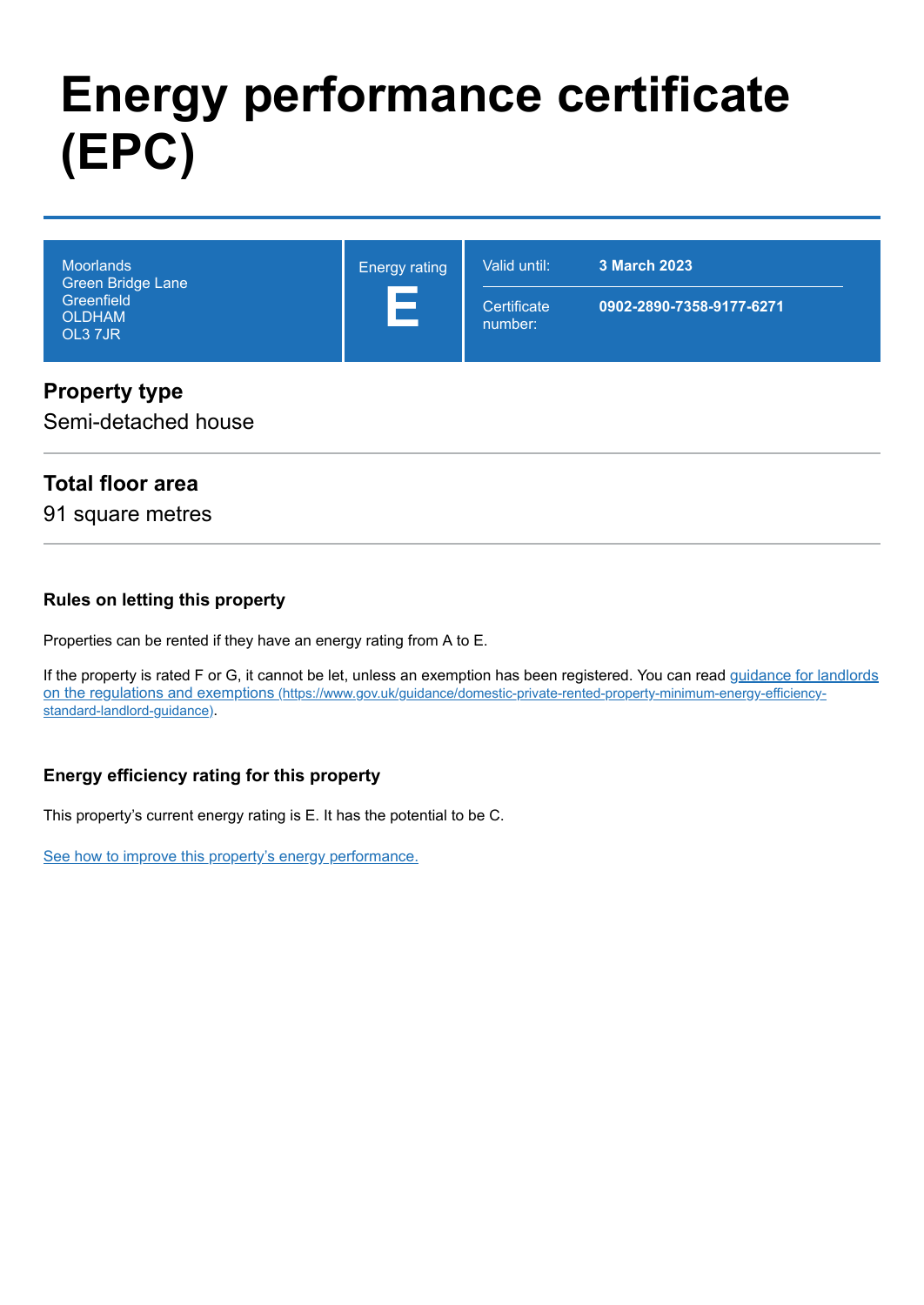| <b>Score</b> | <b>Energy rating</b> | <b>Current</b> | <b>Potential</b>    |
|--------------|----------------------|----------------|---------------------|
| $92 +$       | A                    |                |                     |
| 81-91        | В                    |                |                     |
| 69-80        | $\mathbf C$          |                | 79  <br>$\mathbf C$ |
| 55-68        |                      |                |                     |
| 39-54        | Е                    | $53$   E       |                     |
| $21 - 38$    | F                    |                |                     |
| $1 - 20$     | Q                    |                |                     |

The graph shows this property's current and potential energy efficiency.

Properties are given a rating from A (most efficient) to G (least efficient).

Properties are also given a score. The higher the number the lower your fuel bills are likely to be.

For properties in England and Wales:

- the average energy rating is D
- the average energy score is 60

#### **Breakdown of property's energy performance**

This section shows the energy performance for features of this property. The assessment does not consider the condition of a feature and how well it is working.

Each feature is assessed as one of the following:

- very good (most efficient)
- good
- average
- poor
- very poor (least efficient)

When the description says "assumed", it means that the feature could not be inspected and an assumption has been made based on the property's age and type.

| <b>Feature</b> | <b>Description</b>                         | Rating  |
|----------------|--------------------------------------------|---------|
| Wall           | Cavity wall, filled cavity                 | Good    |
| Wall           | Cavity wall, as built, insulated (assumed) | Good    |
| Roof           | Pitched, 75 mm loft insulation             | Average |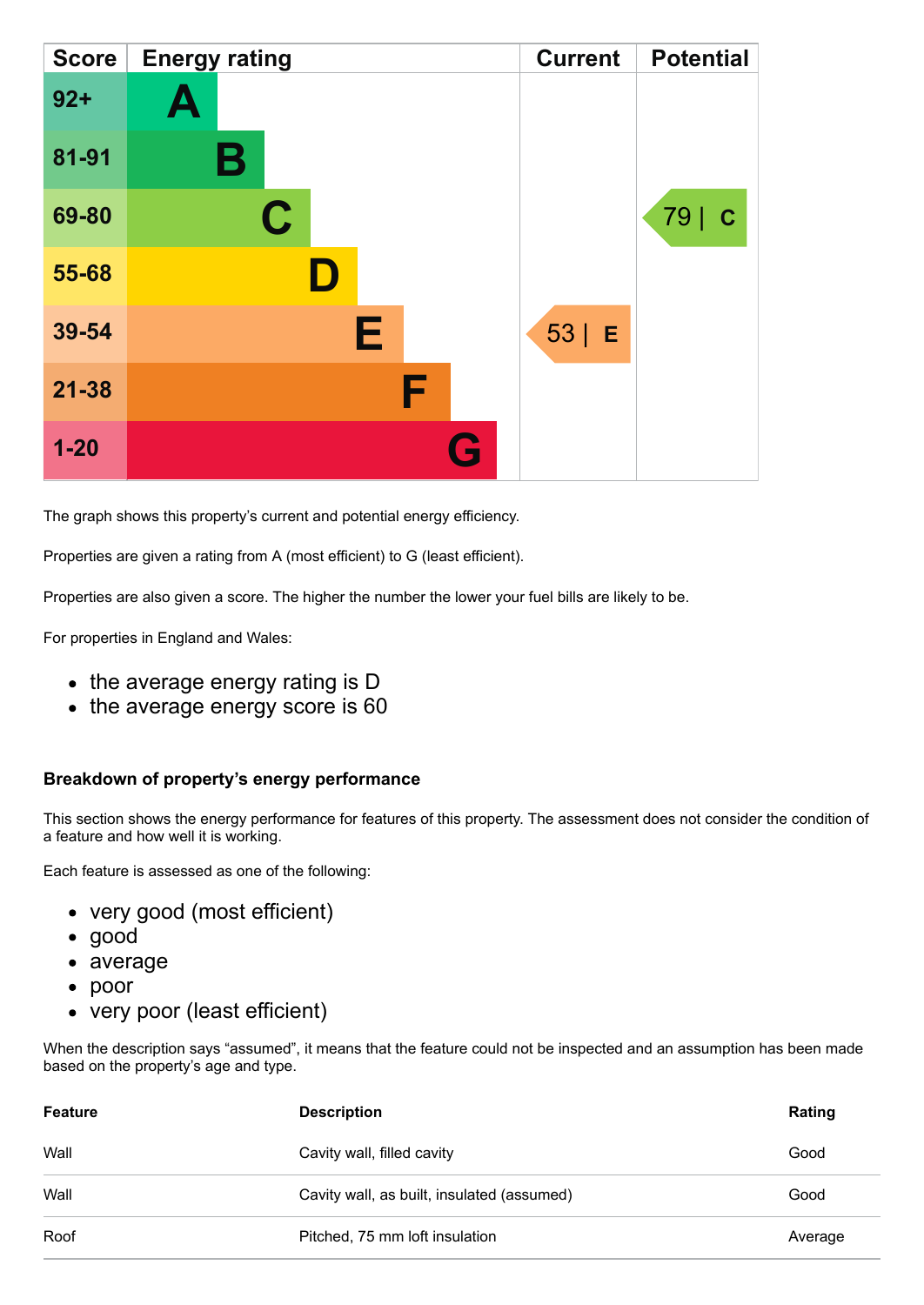| <b>Feature</b>       | <b>Description</b>                          | Rating  |
|----------------------|---------------------------------------------|---------|
| Roof                 | Pitched, insulated (assumed)                | Good    |
| Window               | Fully double glazed                         | Average |
| Main heating         | Boiler and radiators, mains gas             | Good    |
| Main heating control | Programmer, TRVs and bypass                 | Average |
| Hot water            | From main system, no cylinder thermostat    | Poor    |
| Lighting             | Low energy lighting in 50% of fixed outlets | Good    |
| Floor                | Suspended, no insulation (assumed)          | N/A     |
| Floor                | Solid, limited insulation (assumed)         | N/A     |
| Secondary heating    | Room heaters, mains gas                     | N/A     |

## **Primary energy use**

The primary energy use for this property per year is 296 kilowatt hours per square metre (kWh/m2).

What is primary energy use?

# **Additional information**

Additional information about this property:

#### **Environmental impact of this property**

This property's current environmental impact rating is E. It has the potential to be C.

Properties are rated in a scale from A to G based on how much carbon dioxide (CO2) they produce.

Properties with an A rating produce less CO2 than G rated properties.

#### **An average household produces**

6 tonnes of CO2

#### **This property produces**

5.2 tonnes of CO2

### **This property's potential production**

2.3 tonnes of CO2

By making the [recommended changes,](#page-3-0) you could reduce this property's CO2 emissions by 2.9 tonnes per year. This will help to protect the environment.

Environmental impact ratings are based on assumptions about average occupancy and energy use. They may not reflect how energy is consumed by the people living at the property.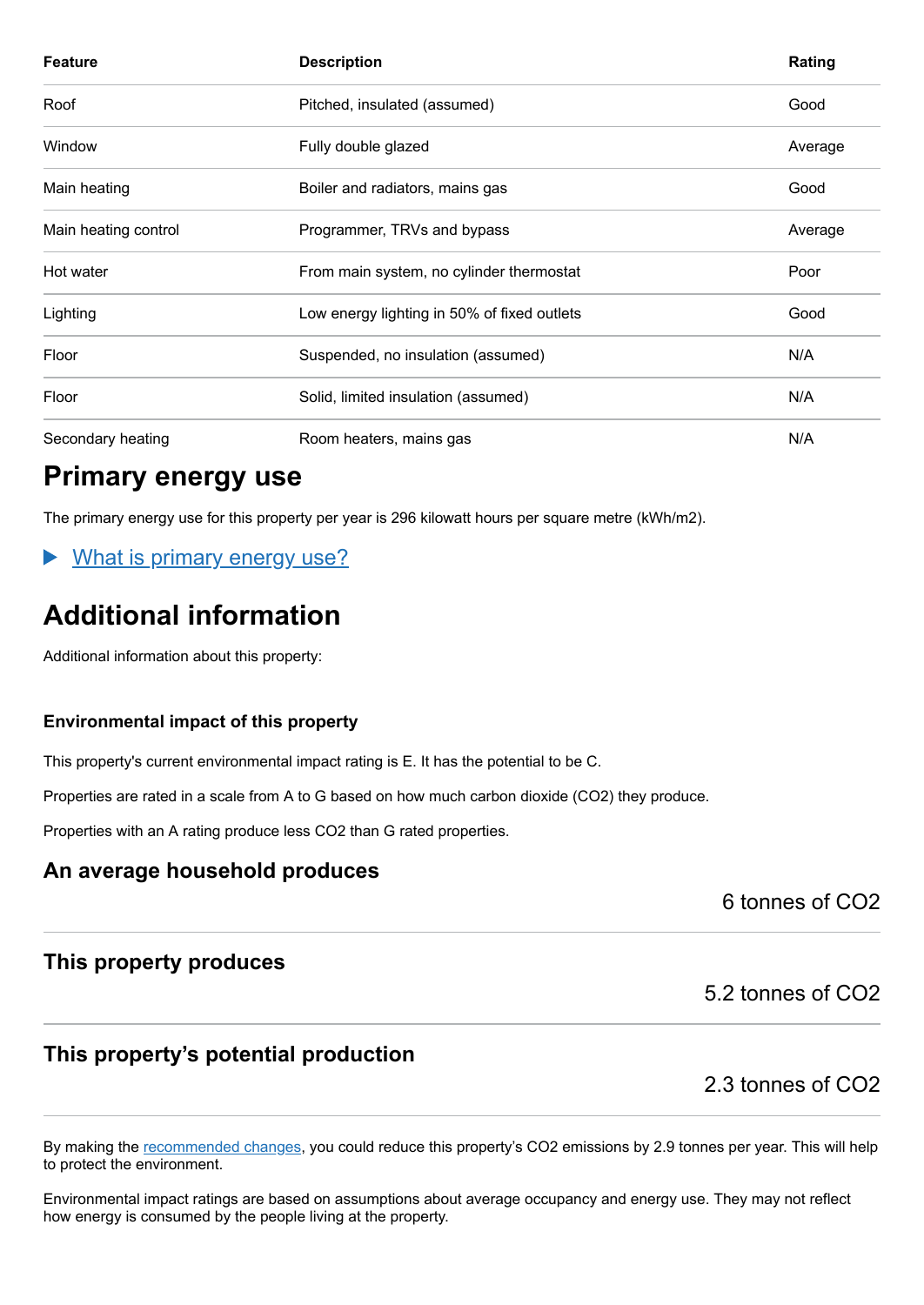#### <span id="page-3-0"></span>**How to improve this property's energy performance**

Making any of the recommended changes will improve this property's energy efficiency.

If you make all of the recommended changes, this will improve the property's energy rating and score from E (53) to C (79).

What is an energy rating?

# **C Recommendation 1: Increase loft insulation to 270 mm** Increase loft insulation to 270 mm **Typical installation cost** £100 - £350 **Typical yearly saving** £24 **Potential rating after carrying out recommendation 1** 55 | D **Recommendation 2: Floor insulation** Floor insulation **Typical installation cost** £800 - £1,200 **Typical yearly saving** £52 **Potential rating after carrying out recommendations 1 and 2** 58 | D **Recommendation 3: Low energy lighting**

Low energy lighting

**Typical installation cost**

Potential energy

rating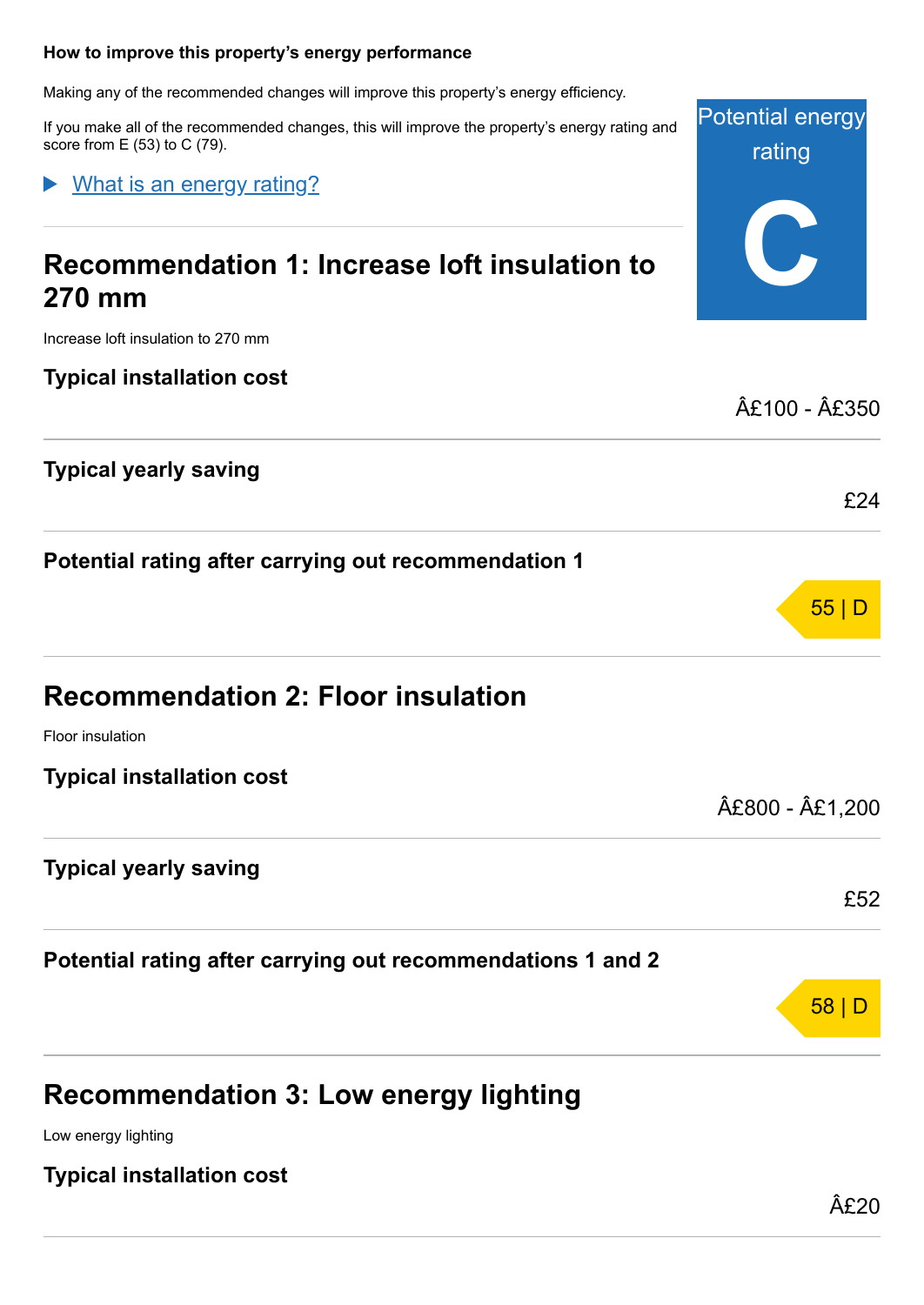| Potential rating after carrying out recommendations 1 to 3     |                 |
|----------------------------------------------------------------|-----------------|
|                                                                | 59 D            |
| Recommendation 4: Replace boiler with new condensing<br>boiler |                 |
| Condensing boiler                                              |                 |
| <b>Typical installation cost</b>                               |                 |
|                                                                | £2,200 - £3,000 |
| <b>Typical yearly saving</b>                                   |                 |
|                                                                | £151            |
| Potential rating after carrying out recommendations 1 to 4     |                 |
|                                                                | 67 D            |
| <b>Recommendation 5: Solar water heating</b>                   |                 |
| Solar water heating                                            |                 |
| <b>Typical installation cost</b>                               |                 |
|                                                                | £4,000 - £6,000 |
| <b>Typical yearly saving</b>                                   |                 |
|                                                                | £48             |
| Potential rating after carrying out recommendations 1 to 5     |                 |
|                                                                | 70              |
|                                                                |                 |
|                                                                |                 |

# **Recommendation 6: Solar photovoltaic panels, 2.5 kWp**

Solar photovoltaic panels

**Typical installation cost**

£9,000 - £14,000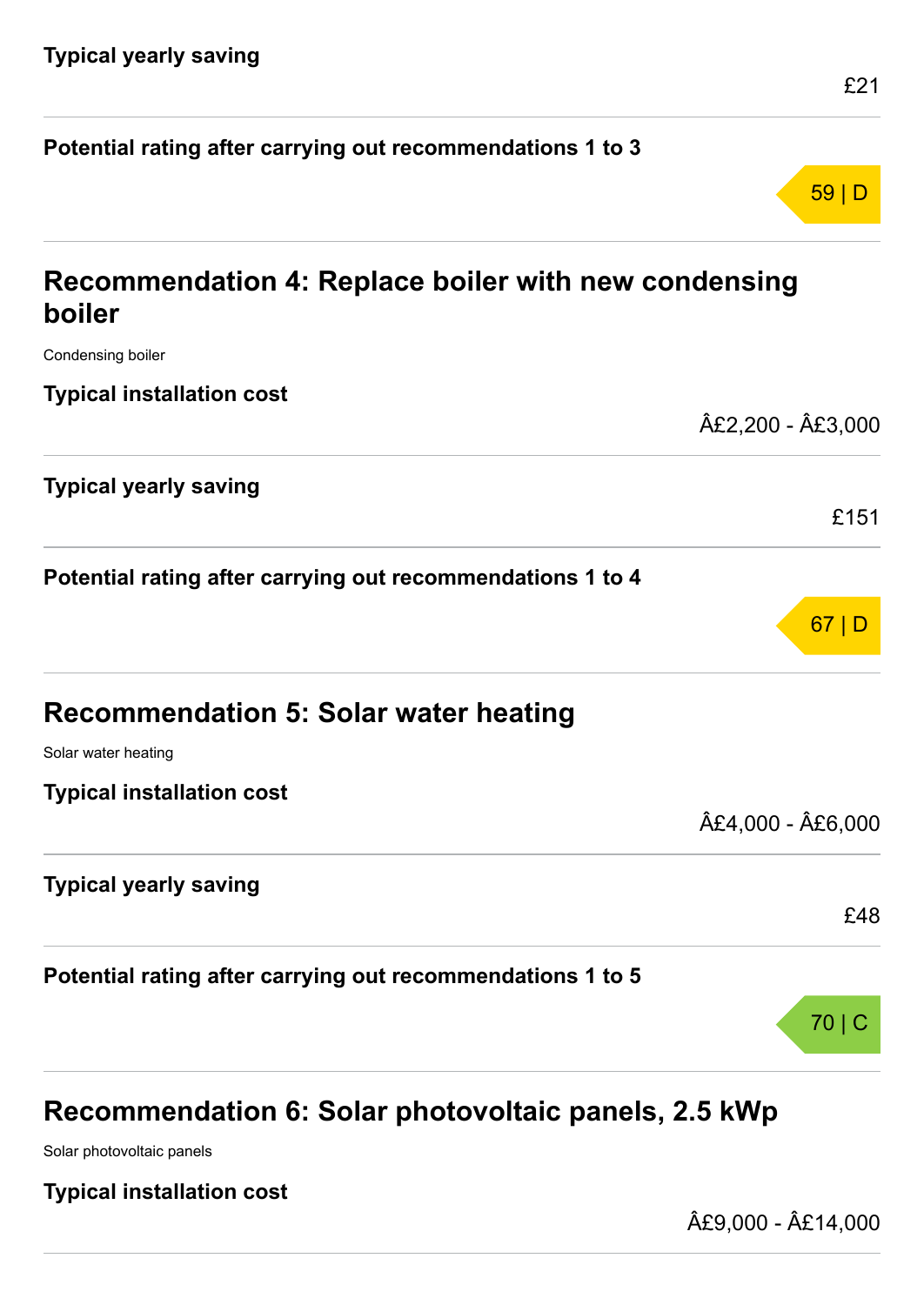**Potential rating after carrying out recommendations 1 to 6**

# **Paying for energy improvements**

[Find energy grants and ways to save energy in your home.](https://www.gov.uk/improve-energy-efficiency) (https://www.gov.uk/improve-energy-efficiency)

**Estimated energy use and potential savings**

**Estimated yearly energy cost for this property**

#### **Potential saving**

The estimated cost shows how much the average household would spend in this property for heating, lighting and hot water. It is not based on how energy is used by the people living at the property.

The estimated saving is based on making all of the recommendations in [how to improve this property's energy performance.](#page-3-0)

For advice on how to reduce your energy bills visit Simple Energy Advice [\(https://www.simpleenergyadvice.org.uk/\)](https://www.simpleenergyadvice.org.uk/).

# **Heating use in this property**

Heating a property usually makes up the majority of energy costs.

#### **Estimated energy used to heat this property**

#### **Space heating**

8577 kWh per year

#### **Water heating**

5279 kWh per year

#### **Potential energy savings by installing insulation**

#### **Type of insulation Amount of energy saved**

**Loft insulation** 658 kWh per year

You might be able to receive Renewable Heat Incentive payments [\(https://www.gov.uk/domestic-renewable-heat-incentive\)](https://www.gov.uk/domestic-renewable-heat-incentive). This will help to reduce carbon emissions by replacing your existing heating system with one that generates renewable heat. The estimated energy required for space and water heating will form the basis of the payments.



£1067

£367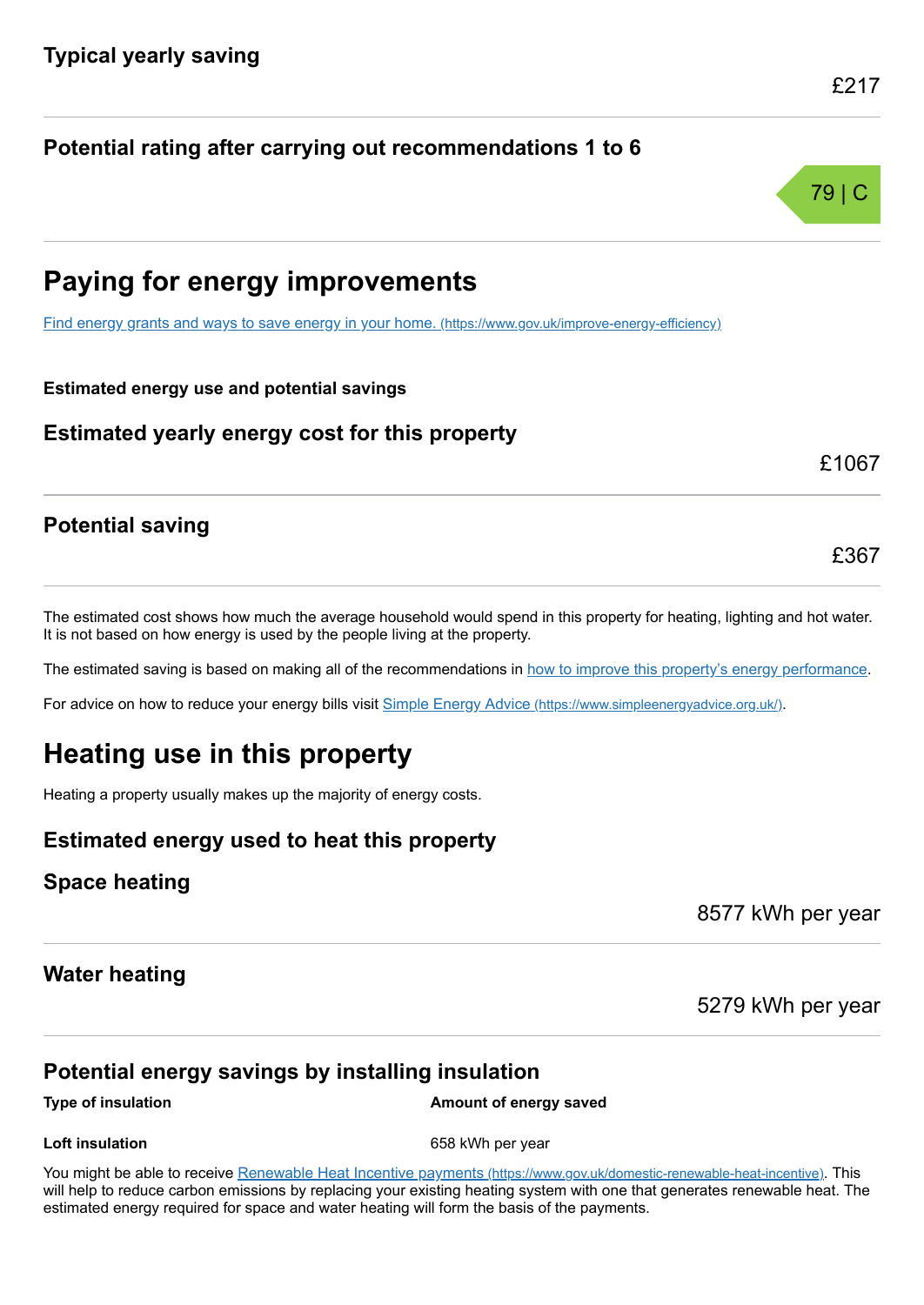#### **Contacting the assessor and accreditation scheme**

This EPC was created by a qualified energy assessor.

If you are unhappy about your property's energy assessment or certificate, you can complain to the assessor directly.

If you are still unhappy after contacting the assessor, you should contact the assessor's accreditation scheme.

Accreditation schemes are appointed by the government to ensure that assessors are qualified to carry out EPC assessments.

# **Assessor contact details**

#### **Assessor's name**

Christopher Kershaw

#### **Telephone**

0161 925 3245

#### **Email**

[info@searchandsurvey.net](mailto:info@searchandsurvey.net)

# **Accreditation scheme contact details**

#### **Accreditation scheme** BRE

#### **Assessor ID**

BREC100027

#### **Telephone**

01455 883 250

#### **Email**

[enquiries@elmhurstenergy.co.uk](mailto:enquiries@elmhurstenergy.co.uk)

# **Assessment details**

#### **Assessor's declaration**

No related party

### **Date of assessment**

30 May 2013